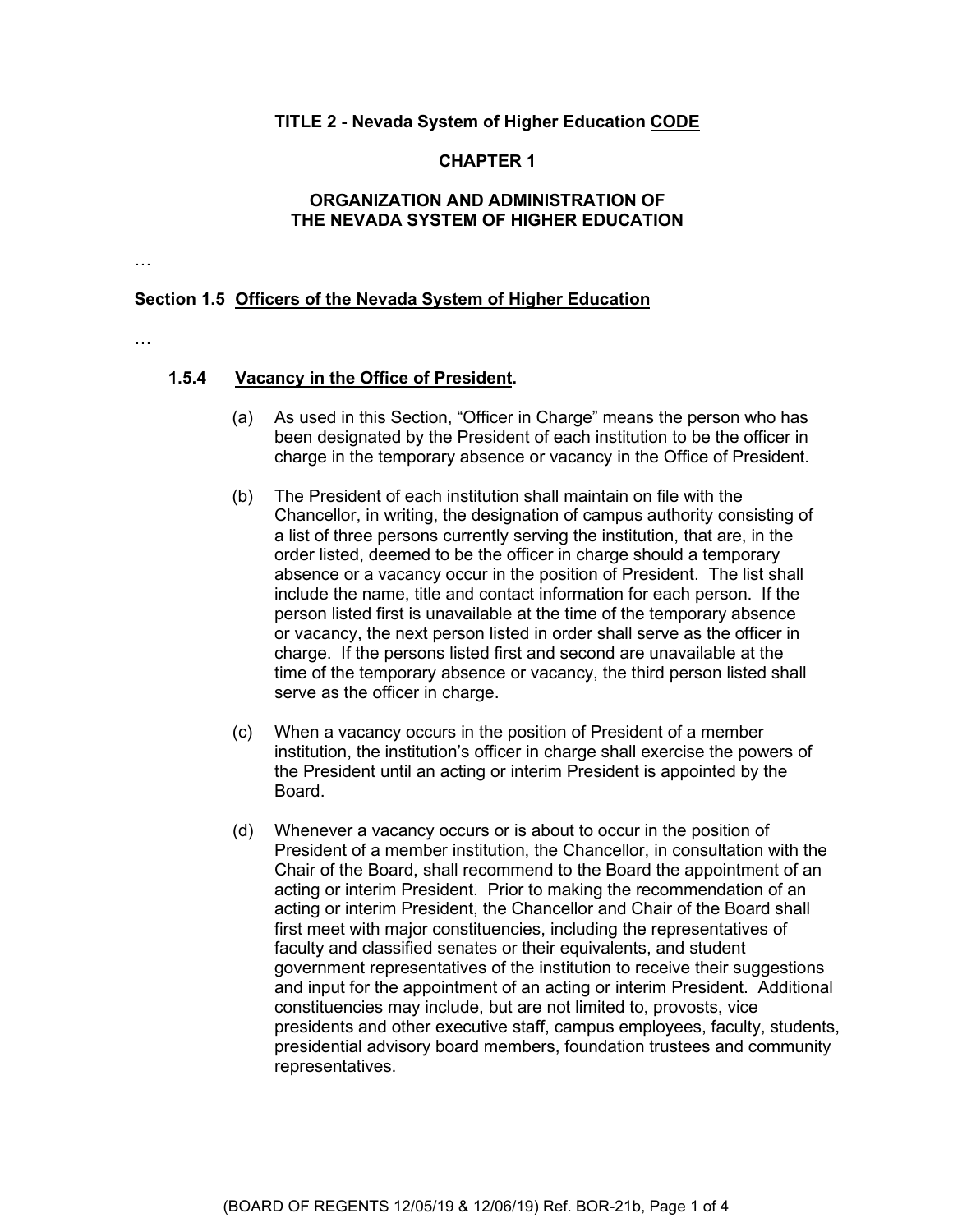- (e) At the time the Board considers the Chancellor's recommendation for the appointment of an acting or interim President, the Board shall also determine whether a search shall be conducted, or if an interim President shall be appointed to a specified term of one to three years.
	- 1) If the Board determines to conduct a search, the Board will appoint an acting President. If an acting President is appointed, the acting President serves as the President of the institution until a person is permanently appointed as President following a presidential search. An acting President will not be eligible for consideration as a candidate for the permanent appointment as President. The Board shall determine whether to conduct a national, regional, instate or other search for a permanent President.
	- 2) If, by an action approved by an affirmative vote of not less than twothirds of the Board, the Board determines to appoint an interim President to a specified term, an acting President will not be appointed. The Chancellor's recommended candidate for acting President may be considered by the Board for appointment as the interim President. If the Board appoints an interim President, the interim President will be appointed to a specified term of one to three years. At any time prior to the expiration of the interim President's specified term, the Board may approve a decision to conduct a search.
	- 3) An interim President must serve at least a year before the Board may consider making the appointment permanent and the Board shall, at a public meeting, first allow and consider input from the institution's major constituencies. Prior to the last year of the term of an interim President appointed to a multi-year term, or prior to the end of the year of an interim President appointed to a one-year term, the Board may conduct a periodic evaluation of the interim President consistent with the Board policy governing periodic evaluation of NSHE Presidents.

If at any time during the term of an interim President, the Board determines not to appoint the interim President to the permanent position, the Board may direct that a search be conducted in the manner provided for in this Section 1.5.4. The interim President will not be eligible for consideration as a candidate for the permanent position. The Board shall determine whether to conduct a national, regional, in-state or other search for a permanent President.

(f) If the Board determines to conduct a search, a Regents' Presidential Search Committee composed of four to six members of the Board of Regents shall be appointed by the Chair of the Board for the purpose of recruiting and recommending a nominee or nominees to the full Board of Regents for consideration by the Board for appointment to the position. The Chair of the Board shall appoint the chair of the Regents' Presidential Search Committee. The Chair of the Board of Regents shall also appoint institutional advisory members to the Committee from the member institution involved to include: (i) five faculty members nominated by the senate; (ii) up to three administrators; (iii) one classified employee nominated by the classified employees' organization, if any, or if the search is at DRI, one technologist nominated by the technologists' organization, if any; (iv) one undergraduate student representative and one graduate student representative nominated by the

(BOARD OF REGENTS 12/05/19 & 12/06/19) Ref. BOR-21b, Page 2 of 4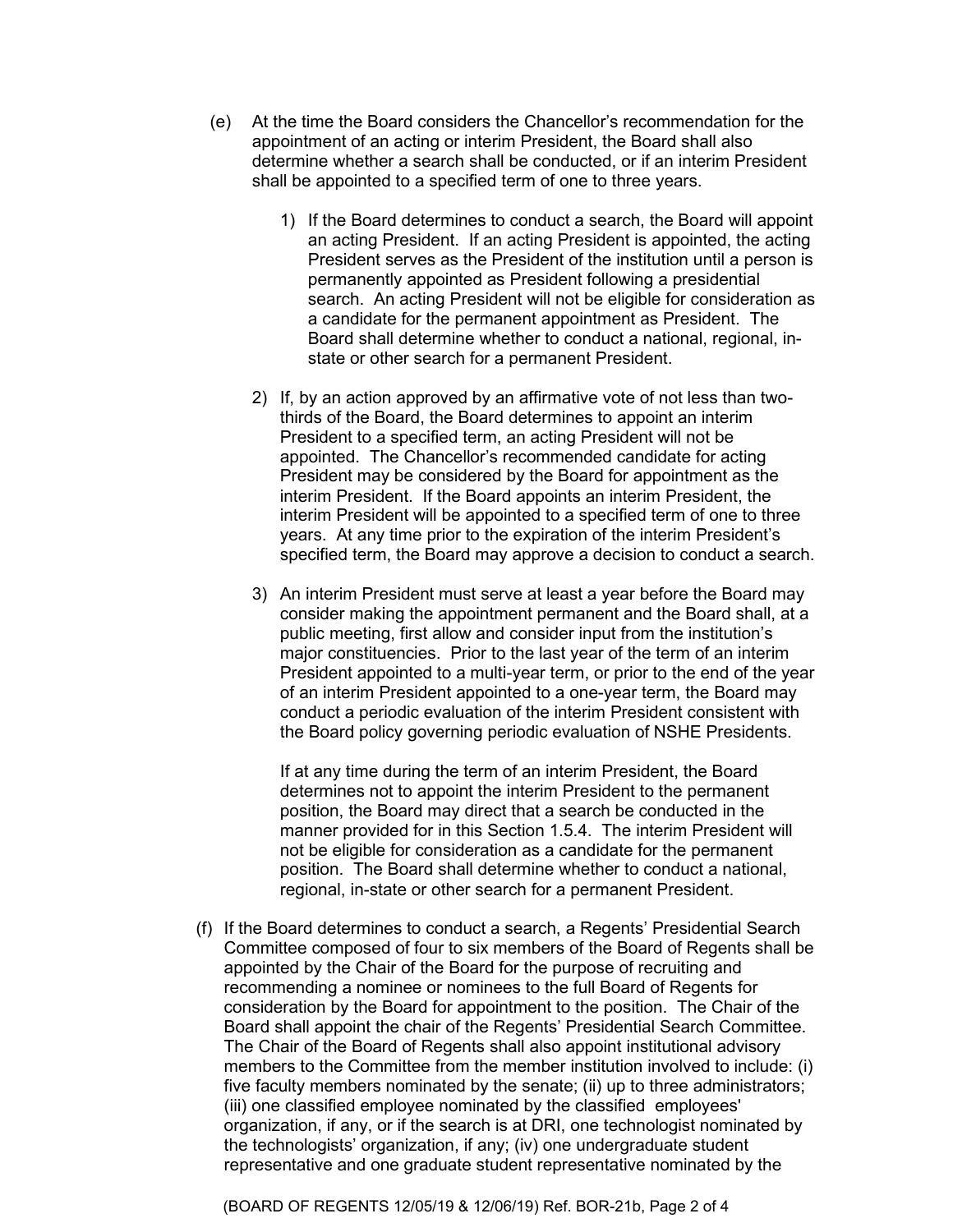appropriate student government as applicable to the institution involved; and (v) one alumnus. The Committee Chair may also appoint such other persons as advisory members to the Committee as may be deemed necessary. The affirmative action officer of the member institution involved, if any, shall be an ex officio advisory member of the Committee. The institutional advisory members of the Committee serve as non-voting members to advise the voting members of the Regents' Presidential Search Committee on matters being considered.

(g) The Regents' Presidential Search Committee will oversee the details of the search. The budget for the search shall be established by the Chair of the Board in consultation with the Chancellor and Chief of Staff of the Board and shall take into consideration the institutional finances. The Chancellor shall, in accordance with direction from the Committee, either directly, or in consultation with a Search Consultant, if one is hired, be responsible for the initial screening process to determine candidates for consideration by the Committee. The Regents' Presidential Search Committee shall meet at the call of the chair of the Committee to discuss the qualifications of applicants recommended after the initial screening process and to hear the recommendations of the institutional advisory members of the Committee. The Committee will interview and evaluate candidates, after which the Regents' Presidential Search Committee will select its nominee or nominees for consideration by the full Board of Regents for appointment to the position. If the Board determines not to appoint the nominee(s) recommended by the Regents' Presidential Search Committee, it may direct the Committee to continue the search process and to recommend an additional nominee or nominees for consideration by the full Board of Regents.

The Board Office shall provide staff assistance to the Committee.

- (h) The Board shall determine whether the Committee shall be aided by a Search Consultant. If the Board determines that the services of a Search Consultant would be helpful, a Search Consultant shall be selected by the Chancellor, the Chief of Staff of the Board of Regents, and the Chief General Counsel. The Search Consult shall (i) assist the Committee in the performance of its search, (ii) attend all meetings of the Committee, (iii) help the Committee in defining general parameters for the search, (iv) prepare and present a leadership profile for the Committee's approval at its first meeting regarding the qualifications sought for the President position, and (v) obtain at the first Committee meeting approval from the Committee on the publication and online locations where advertising for the President position will be placed.
- (i) All costs associated with a Presidential search, including the costs of a Search Consultant, shall be paid by the institution that has the vacancy.
- (j) By affirmative vote of not less than two-thirds of the members of the Board, the Board may authorize deviations from the processes defined in this policy.

(B/R 9/19)